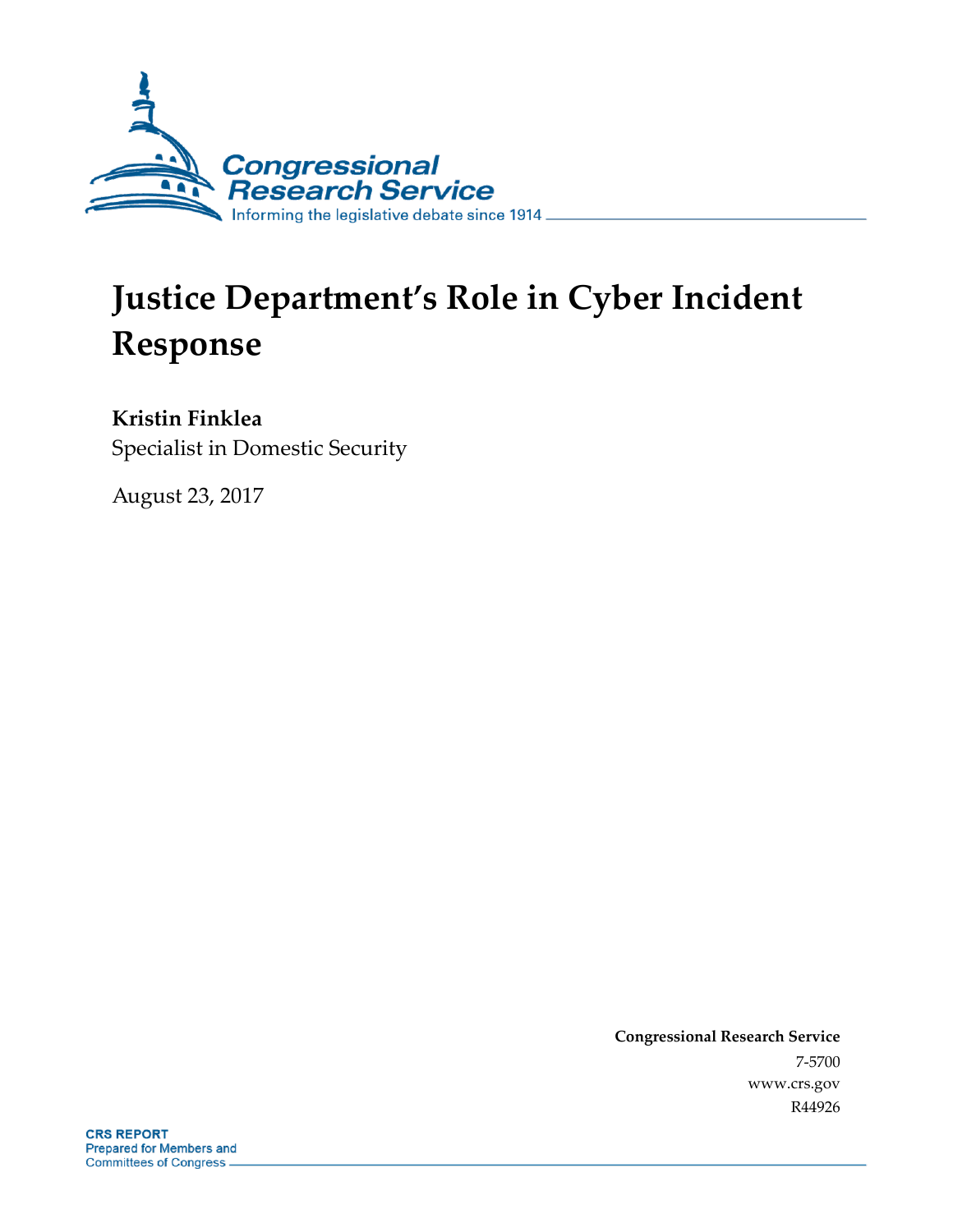# **Summary**

Criminals and other malicious actors increasingly rely on the Internet and rapidly evolving technology to further their operations. In cyberspace, criminals can compromise financial assets, hacktivists can flood websites with traffic—effectively shutting them down, and spies can steal intellectual property and government secrets. When such cyber incidents occur, a number of questions arise, including how the federal government will react and which agencies will respond.

The Obama Administration, through Presidential Policy Directive/PPD-41, outlined how the government responds to significant cyber incidents. Responding to cyber incidents involves (1) threat response, (2) asset response, and (3) intelligence support. The Department of Justice (DOJ), through the Federal Bureau of Investigation (FBI, or the bureau) and National Cyber Investigative Joint Task Force (NCIJTF), is the designated lead on threat response, which involves investigating and attributing specific cyber activities to particular individuals or entities as well as facilitating intelligence and information sharing.

In investigating cyber incidents, the FBI's Cyber Division focuses on "high-level intrusions by state-sponsored hackers and global cyber syndicates, and the most prolific botnets." In addition to conducting its own cyber investigations, the FBI

- leads the NCIJTF, a multi-agency hub for coordinating, integrating, and sharing information on cyber threat investigations;
- heads up other task forces and law enforcement partnerships focused on cyber threat response, including cyber task forces with subject matter experts at each field office, cyber action teams that can rapidly deploy in response to specific incidents, and cyber assistant legal attachés positioned in certain foreign countries to work with U.S. counterparts;
- has established several initiatives to interface with the private sector regarding cyber incidents; these resources (such as the Internet Crime Complaint Center, IfraGard program, and National Cyber-Forensics and Training Alliance) collect and share information, build partnerships, and enhance cyber threat awareness;
- has been working to recruit and retain an appropriate cyber workforce and has developed a multi-layered cyber training program for its agents; and
- has been discussing with the technology community and policymakers how evolving technology, such as encrypted communications and devices, affects investigations, particularly in cyber-related cases, and how law enforcement can develop tools to investigate these cases most effectively.

Relating to the FBI's work in combating and responding to cyber threats, one question policymakers may have is how the bureau *prioritizes* cyber threats. DOJ's Inspector General, while noting strides in this arena, has recommended that (1) the FBI should use a more datadriven, objective methodology to identify and prioritize cyber threats, and (2) the FBI should develop a means to track agent time spent on specific cyber threats. Policymakers may elect to conduct oversight of the FBI's efforts in these areas, examine whether any changes to cyber threat prioritization affect where cyber threats rank within the broader universe of threats confronting the nation, and debate whether or how to direct the FBI's use of funds allocated to combating cyber threats.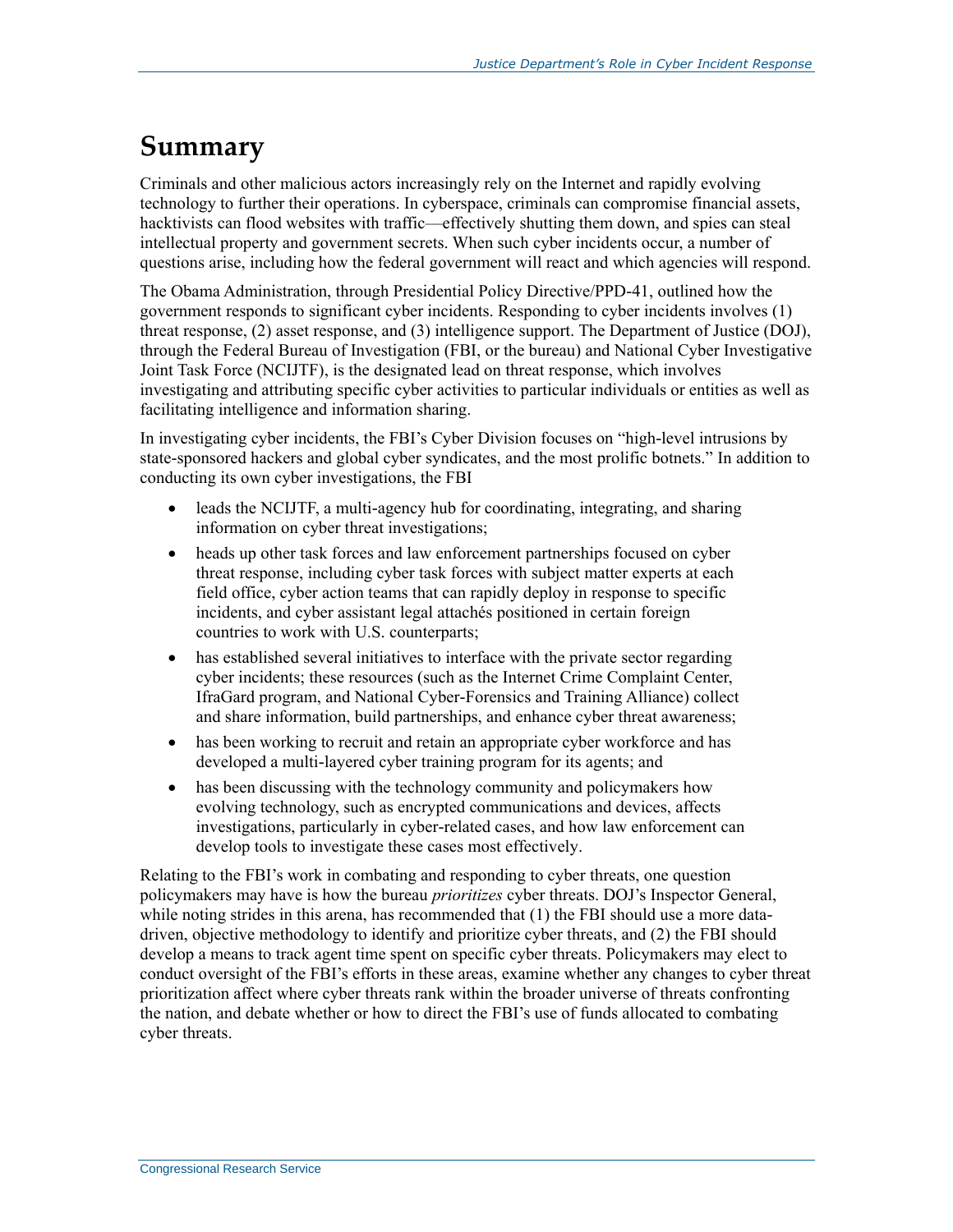# **Contents**

## Contacts

|--|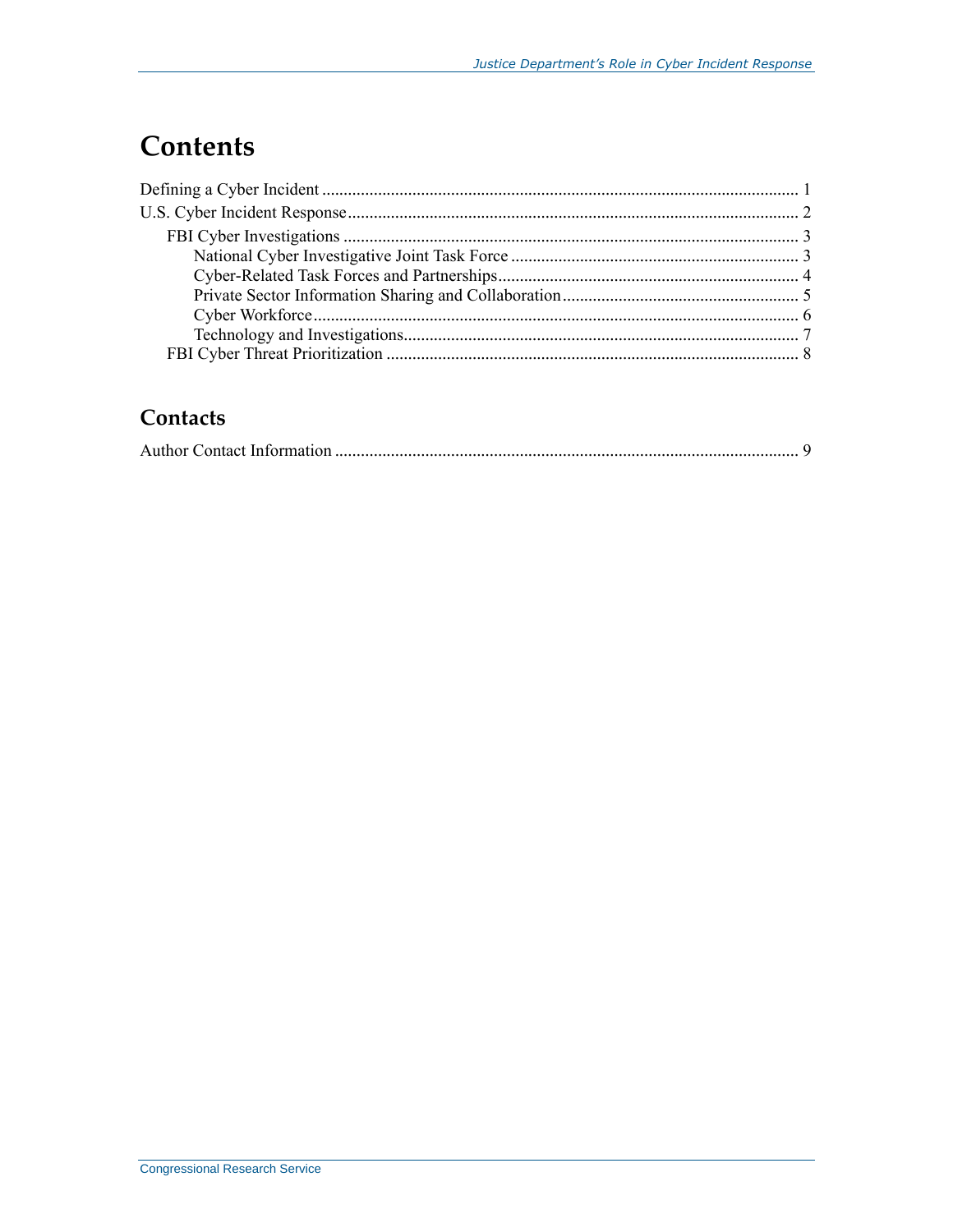riminals and other malicious actors increasingly rely on the Internet and rapidly evolving technology to further their operations.<sup>1</sup> They exploit cyberspace, where they can mask their identities and motivations. In this domain, criminals can compromise financial Triminals and other malicious actors increasingly rely on the Internet and rapidly evolving<br>technology to further their operations.<sup>1</sup> They exploit cyberspace, where they can mask<br>their identities and motivations. In this steal intellectual property and government secrets.

When such cyber incidents occur, a number of questions arise, including how the federal government will react and which agencies will respond. These questions have been raised following a number of high profile breaches such as those against the U.S. Office of Personnel Management,<sup>2</sup> the Democratic National Committee,<sup>3</sup> and Yahoo.<sup>4</sup> Federal law enforcement has taken the lead in investigating cyber incidents, attributing certain malicious activities to specific perpetrators, and prosecuting cyber threat actors.

This report outlines the federal framework for cyber incident response, highlighting the Department of Justice's (DOJ's) role in this response. It also discusses challenges for federal law enforcement and potential policy issues for Congress.

# **Defining a Cyber Incident**

A principal issue in understanding how the federal government *responds* to a cyber incident is the definition of a "cyber incident." A host of terms are used in discussing malicious activity with a cyber, online, or technological component. These range from cyber attack and cyberwarfare to cybercrime, cyber espionage, and cyber terrorism. A key distinction between these malicious incidents is the actor's motivation. For instance, a criminal may be profit motivated, while a terrorist may be politically motivated. However, "[t]he speed and anonymity of cyber attacks makes distinguishing among the actions of terrorists, criminals, and nation states difficult, a task which often occurs only after the fact, if at all."<sup>5</sup>

"Cyber incident," therefore, is an umbrella term encompassing a range of malicious activity carried out by diverse actors with varying motivations and capabilities—all of whom exploit cyberspace.<sup>6</sup> The federal government has defined a cyber incident as

[a]n event occurring on or conducted through a computer network that actually or imminently jeopardizes the integrity, confidentiality, or availability of computers,

<sup>&</sup>lt;sup>1</sup> For more information on cybercrime, see CRS Report R42547, *Cybercrime: Conceptual Issues for Congress and U.S. Law Enforcement*.

<sup>2</sup> For information on the OPM breach, see CRS Report R44111, *Cyber Intrusion into U.S. Office of Personnel Management: In Brief*.

<sup>3</sup> For more information on the hack of the Democratic National Committee, see Wired, *DNC-HACK*, https://www.wired.com/tag/dnc-hack/.

<sup>&</sup>lt;sup>4</sup> For more information on the Yahoo hack, see Vindu Goel and Eric Lichtblau, "Russian Agents Were Behind Yahoo Hack, U.S. Says," *The New York Times*, March 15, 2017.

<sup>5</sup> Department of Homeland Security, *National Strategy to Secure Cyberspace*, February 2003, p. viii.

<sup>6</sup> The National Security Presidential Directive 54/Homeland Security Presidential Directive 23 (NSPD-54/HSPD-23) defines cyberspace as "the interdependent network of information technology infrastructures, and includes the Internet, telecommunications networks, computer systems, and embedded processors and controllers in critical industries." In other words, cyberspace is the "virtual environment of information and interactions between people." National Security Agency, *Statement for the Record, Lieutenant General Keith Alexander, Commander, Joint Functional Component Command for Network Warfare*, Before the House Armed Services Committee, Terrorism, Unconventional Threats, and Capabilities Subcommittee, May 5, 2009.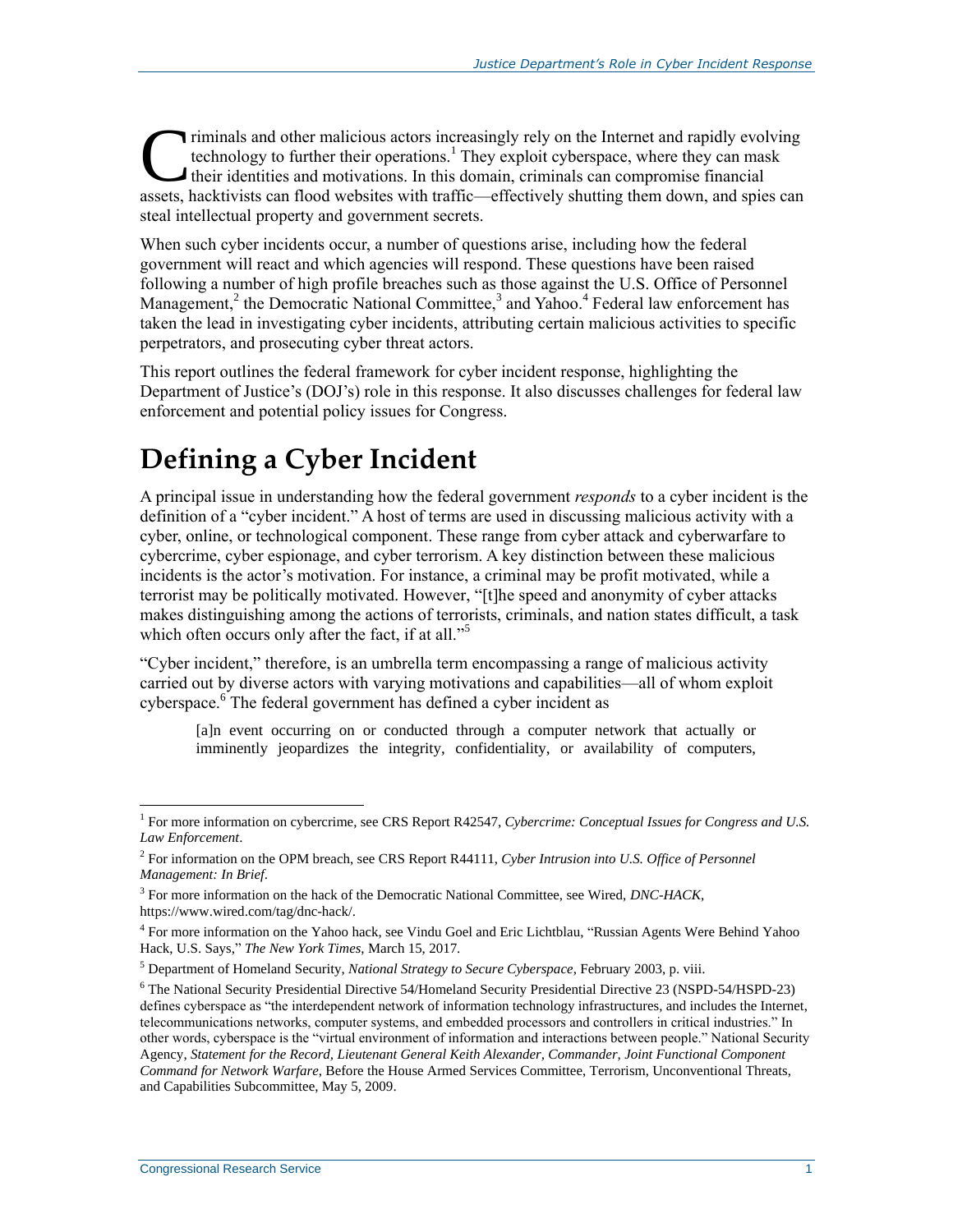information or communications systems or networks, physical or virtual infrastructure controlled by computers or information systems, or information resident thereon.<sup>7</sup>

As such, an incident could capture an array of activities carried out by malicious actors ranging from hacktivists and criminals to nation states and terrorists. Notably, the federal government has not developed official definitions for specific subsets of cyber incidents—such as cybercrime that distinguish them from other subsets of cyber incidents.<sup>8</sup>

# **U.S. Cyber Incident Response**

Federal law enforcement has the principal role in investigating and attributing cyber incidents to specific perpetrators, and this responsibility has been established within the broader framework of federal cyber incident response.<sup>9</sup> The 2016 Presidential Policy Directive/PPD-41 outlined how the government responds to *significant* cyber incidents—those that are "likely to result in demonstrable harm to the national security interests, foreign relations, or economy of the United States or to the public confidence, civil liberties, or public health and safety of the American people."<sup>10</sup> Responding to cyber incidents involves (1) threat response, (2) asset response, and (3) intelligence support. DOJ, through the Federal Bureau of Investigation (FBI) and National Cyber Investigative Joint Task Force (NCIJTF), is the designated lead on *threat response*. <sup>11</sup> Asset response and intelligence support responsibilities are led by other federal agencies.<sup>12</sup>

The concept of threat response, as outlined by PPD-41, involves

conducting appropriate law enforcement and national security investigative activity at the affected entity's site; collecting evidence and gathering intelligence; providing attribution; linking related incidents; identifying additional affected entities; identifying threat pursuit and disruption opportunities; developing and executing courses of action to mitigate the immediate threat; and facilitating information sharing and operational coordination with asset response.<sup>13</sup>

<sup>7</sup> The White House, *Presidential Policy Directive—United States Cyber Incident Coordination*, PPD-41, July 26, 2016. The PPD noted that this definition could include vulnerabilities in information systems, system security procedures, internal controls, or implementation that could ultimately be exploited by a threat actor.

<sup>&</sup>lt;sup>8</sup> For a policy discussion on potential benefits of cyber incident definitions (such as a definition of cybercrime), see CRS Report R42547, *Cybercrime: Conceptual Issues for Congress and U.S. Law Enforcement*.

<sup>&</sup>lt;sup>9</sup> The White House, "Fact Sheet: Presidential Policy Directive on United States Cyber Incident Coordination," press release, July 26, 2016.

<sup>10</sup> The White House, *Presidential Policy Directive—United States Cyber Incident Coordination*, PPD-41, July 26, 2016.

<sup>&</sup>lt;sup>11</sup> For more information on the FBI's cyber investigations, see https://www.fbi.gov/investigate/cyber/. Information on the NCIJTF is available at https://www.fbi.gov/investigate/cyber/national-cyber-investigative-joint-task-force.

<sup>&</sup>lt;sup>12</sup> The Department of Homeland Security, through the National Cybersecurity and Communications Integration Center, is the lead on asset response. The Office of the Director of National Intelligence, through the Cyber Threat Intelligence Integration Center, is the lead on intelligence support. Asset response activities include, among other things, "technical assistance to affected entities to protect their assets, mitigate vulnerabilities, and reduce impacts of cyber incidents; identifying other entities that may be at risk and assessing their risk to the same or similar vulnerabilities; [and] assessing potential risks to the sector or region ... and developing courses of action to mitigate these risks." Intelligence support activities "facilitate the building of situational threat awareness and sharing of related intelligence; the integrated analysis of threat trends and events; the identification of knowledge gaps; and the ability to degrade or mitigate adversary threat capabilities." See The White House, *Presidential Policy Directive—United States Cyber Incident Coordination*, PPD-41, July 26, 2016.

<sup>13</sup> The White House, *Presidential Policy Directive—United States Cyber Incident Coordination*, PPD-41, July 26, 2016.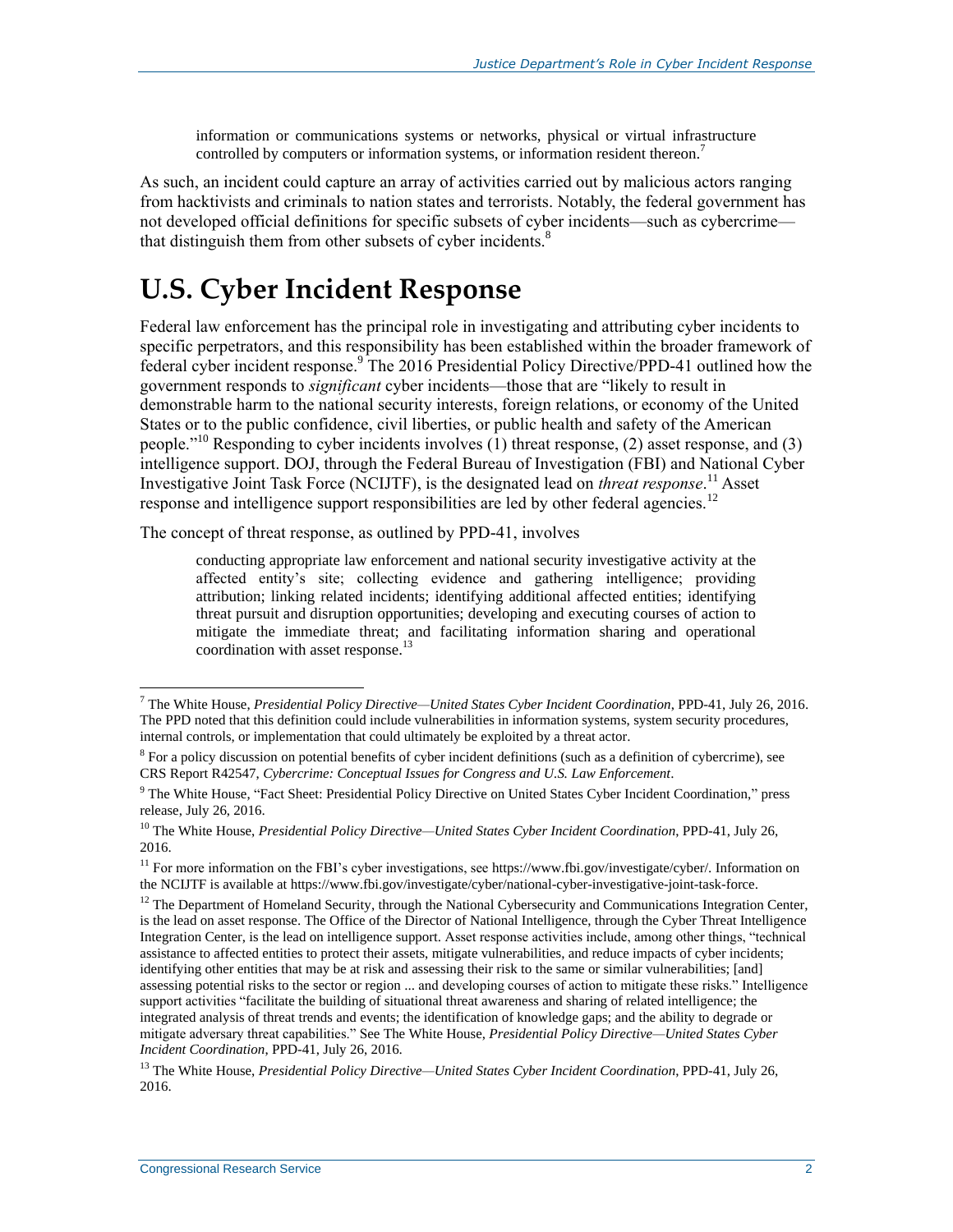Due to the nature of crime and other malicious activity in the technology era, a number of departments and agencies with law enforcement capabilities are involved in responding to cyber threats. <sup>14</sup> This section, however, highlights the activities led by DOJ—specifically, by the FBI.

### **FBI Cyber Investigations**

The FBI pursues cybercrime cases ranging from computer hacking and intellectual property rights violations to child exploitation, fraud, and identity theft. Its [top priorities i](https://www.fbi.gov/investigate/cyber)nvolve combating computer and network intrusions and investigating ransomware. While some of these cases may be significant cyber incidents, others may not. The FBI's Cyber Division focuses on "high-level intrusions by state-sponsored hackers and global cyber syndicates, and the most prolific botnets."<sup>15</sup> One key challenge, acknowledged by Administration officials and others, involves moving away from reacting to malicious cyber events and toward preventing them.<sup>16</sup>

Indeed, cyber attack prevention is one of the main tenets of the FBI's Next Generation Cyber (NGC) initiative. Established in 2012, NGC has focused FBI resources on enhancing cyber capabilities by (1) strengthening the NCIJTF, (2) expanding Cyber Task Forces (CTFs) in all 56 field offices and focusing their efforts on computer/network intrusion investigations, (3) increasing information sharing and coordination with the private sector, and (4) bolstering the FBI's cyber workforce.<sup>17</sup>

#### **National Cyber Investigative Joint Task Force**

The NCIJTF was established by National Security Presidential Directive-54/Homeland Security Presidential Directive-23 in January 2008. As established, the NCIJTF's mission is to "serve as a multi-agency national focal point for coordinating, integrating, and sharing pertinent information related to cyber threat investigations."<sup>18</sup> Led by the FBI, [the NCIJTF coordinates](https://www.fbi.gov/investigate/cyber/national-cyber-investigative-joint-task-force) over 20 U.S. agencies including law enforcement, intelligence, and the military. It also collaborates with the private sector and international partners.

One major initiative of the NCIJTF, Operation Clean Slate, aims to disrupt and dismantle significant botnets threatening the United States. Of note, the FBI estimates that botnets infect about 378 million computers around the globe every year.<sup>19</sup> In one case under Operation Clean Slate, the FBI led an international law enforcement effort to disrupt the GameOver Zeus botnet.<sup>20</sup> GameOver Zeus was a variant of the Zeus botnet, which would steal online banking information

 $14$  Notably, not all cyber incidents will be investigated by law enforcement. For instance, some intrusions on a private network may be evaluated by internal investigators or other private companies. Other cyber incidents may just be deemed nuisances and not investigated at all.

<sup>&</sup>lt;sup>15</sup> Statement of former FBI Director James B. Comey before the U.S. Congress, House Committee on the Judiciary, *Oversight of the Federal Bureau of Investigation*,  $114^{\text{th}}$  Cong., 2<sup>nd</sup> sess., September 28, 2016.  $16$  Ibid.

<sup>17</sup> Department of Justice, Office of the Inspector General, *Audit of the Federal Bureau of Investigation's Implementation of Its Next Generation Cyber Initiative*, July 2015.

<sup>18</sup> The White House, *National Security Presidential Directive-54/Homeland Security Presidential Directive-23*, January 8, 2008.

<sup>&</sup>lt;sup>19</sup> Testimony by Richard P. Quinn, Federal Bureau of Investigation, before the U.S. Congress, House Committee on Homeland Security, Subcommittee on Cybersecurity, Infrastructure Protection, and Security Technologies, *The FBI's Role in Cyber Security*,  $113^{th}$  Cong.,  $2^{nd}$  sess., April 16, 2014.

<sup>&</sup>lt;sup>20</sup> Testimony by Robert Anderson, Jr., Federal Bureau of Investigation, before the U.S. Congress, Senate Committee on Homeland Security and Governmental Affairs, *Cybersecurity, Terrorism, and Beyond: Addressing Evolving Threats to the Homeland*,  $113<sup>th</sup> Cong.,  $2<sup>nd</sup>$  sess., September 10, 2014.$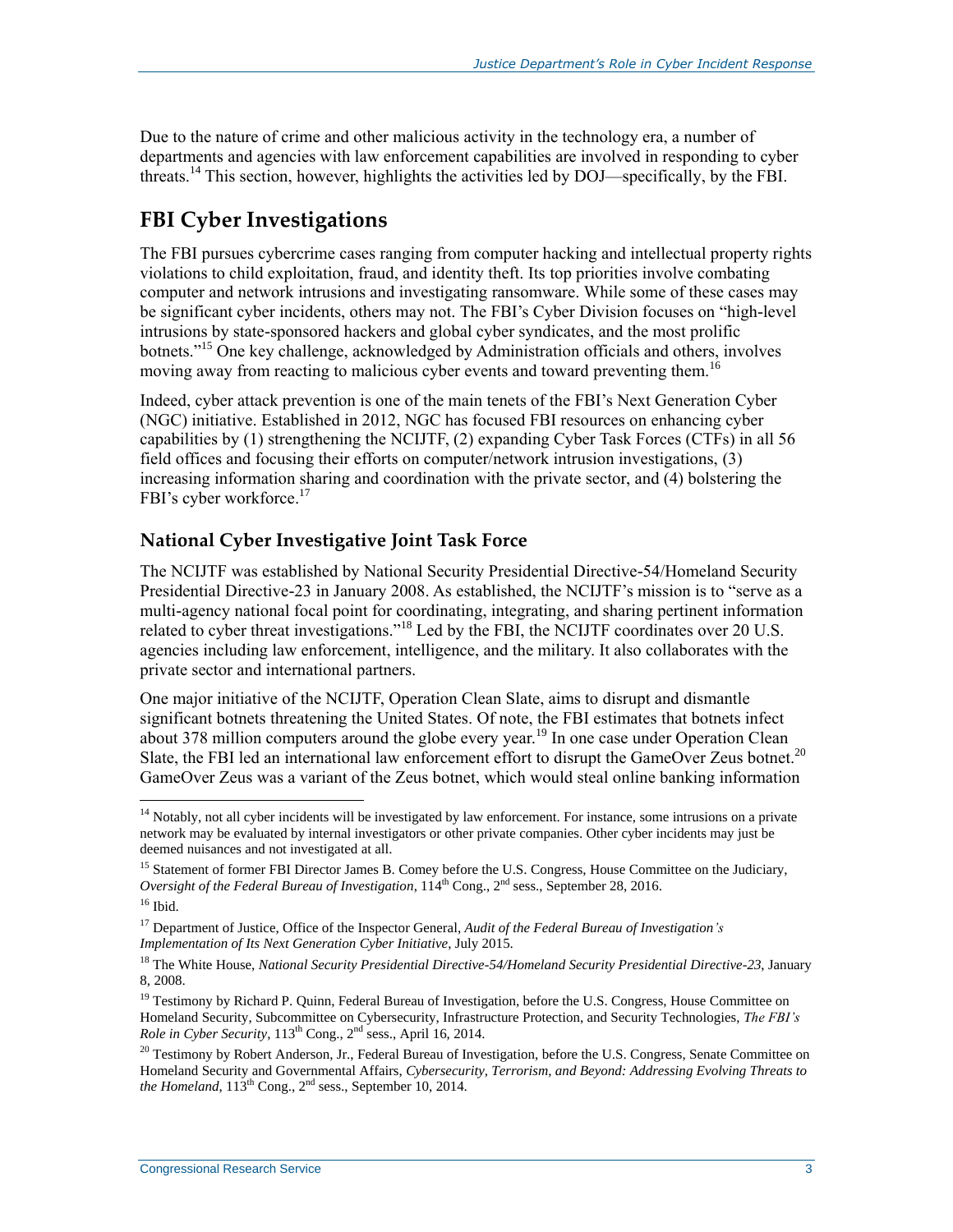and transfer funds to money mules, U.S. residents with bank accounts, who would move the money out of the United States. In this case, law enforcement was authorized to sever communication between infected computers and criminal-controlled servers. Officials also indicted an alleged administrator of GameOver Zeus, "charging him with conspiracy, computer hacking, wire fraud, bank fraud, and money laundering."<sup>21</sup>

Early in its inception, there were concerns about the effectiveness of the NCIJTF. One was that "the NCIJTF was not always sharing information about cyber threats among the partner agencies."<sup>22</sup> There were also criticisms that the NCIJTF was perceived as an extension of the FBI's Cyber Division rather than as a multi-agency effort—potentially hindering its collaborative mission. DOJ's Inspector General noted in 2015 that these issues have improved.<sup>23</sup>

In combining resources of the NCIJTF with its own, the FBI runs a 24-hour cyber command center known as CyWatch. This center connects "federal cyber centers, government agencies, FBI field offices and legal attachés, and the private sector in the event of a cyber intrusion."<sup>24</sup>

#### **Cyber-Related Task Forces and Partnerships**

The FBI leads a variety of law enforcement task forces and partnerships focused on cyber threat response.

- There is a CTF at each field office. These CTFs focus on local cybersecurity threats, respond to incidents, and maintain relationships with companies and institutions. They also support the national effort to combat cybercrime by participating in national virtual teams on certain cyber issues and providing cyber subject matter experts or surge capability outside of their territories, when needed $^{25}$
- In 2006, the FBI established Cyber Action Teams (CAT) of agents and computer scientists that can be rapidly deployed around the country or the world to assist in computer-intrusion investigations. CAT members have expertise in various computer languages, forensic investigations, and analysis of malware.<sup>26</sup>
- In addition to domestic field offices pursuing international leads in investigations, the FBI has positioned cyber assistant legal attachés (ALATs) in some foreign countries. These ALATs work with law enforcement in host countries to share information, collaborate on investigations, and enhance relationships with partner agencies. They focus on "identifying, disrupting, and dismantling cyber threat actors and organizations."<sup>27</sup>

<sup>&</sup>lt;sup>21</sup> U.S. Department of Justice, "U.S. Leads Multi-National Action Against GameOver Zeus Botnet and Cryptolocker Ransomware, Charges Botnet Administrator," press release, June 2, 2014.

<sup>22</sup> Department of Justice, Office of the Inspector General, *The Federal Bureau of Investigation's Ability to Address the National Security Cyber Intrusion Threat*, April 2011.

<sup>23</sup> Department of Justice, Office of the Inspector General, *Audit of the Federal Bureau of Investigation's Implementation of Its Next Generation Cyber Initiative*, July 2015.

<sup>&</sup>lt;sup>24</sup> Testimony by former FBI Director James B. Comey before the U.S. Congress, Senate Committee on Homeland Security and Governmental Affairs, *Threats to the Homeland*, 114<sup>th</sup> Cong., 1<sup>st</sup> sess., October 8, 2015.

<sup>25</sup> Federal Bureau of Investigation, *Cyber Task Forces: Building Alliances to Improve the Nation's Cybersecurity*.

<sup>26</sup> Federal Bureau of Investigation, *The Cyber Action Team: Rapidly Responding to Major Computer Intrusions*, March 4, 2015.

<sup>27</sup> Federal Bureau of Investigation, *National Cyber Security Awareness Month: FBI Deploys Cyber Experts to Work Directly With Foreign Partners*, October 26, 2016. ALATs have been placed in locations including London, England; (continued...)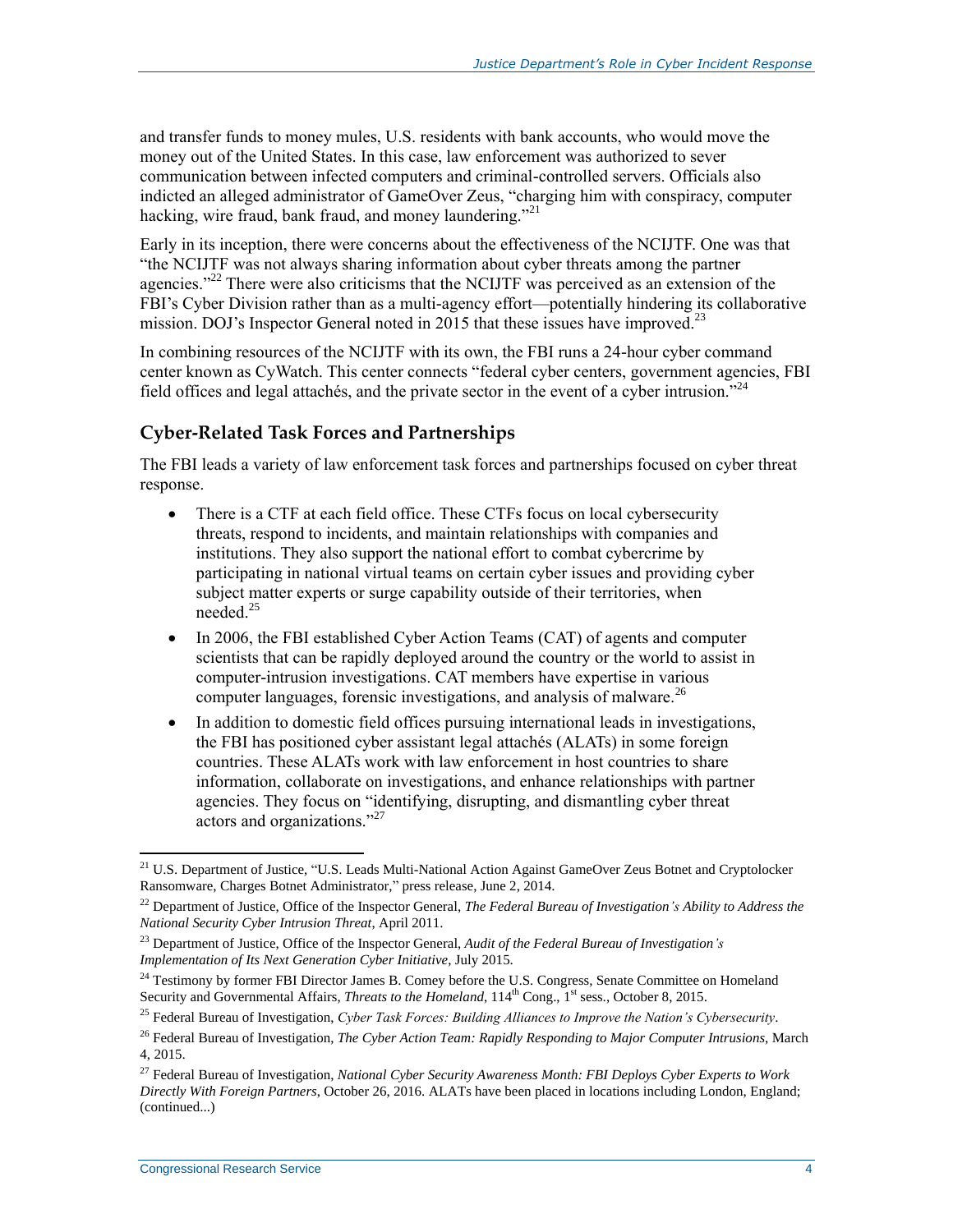#### **Private Sector Information Sharing and Collaboration**

In addition to its partnerships with law enforcement, the FBI has established several initiatives to interface with the private sector regarding cyber incidents. They collect and share information, build partnerships, and enhance awareness.

- The FBI stood up the Internet Crime Complaint Center (IC3) in 2000. Its mission is two-fold: (1) act as a reporting mechanism for the public to submit information on potential criminal activity facilitated by the Internet, and (2) foster law enforcement and industry alliances. Information is shared with law enforcement to bolster investigative and intelligence activities and with the public to enhance awareness.<sup>28</sup> Law enforcement can remotely search the IC3 database through the FBI's Law Enforcement Enterprise Portal.<sup>29</sup>
- InfraGard is a collaboration between the FBI and private sector partners. These partners include business executives, entrepreneurs, computer professionals, academia, the military, law enforcement, and other government officials. The program facilitates information sharing with the goal of protecting U.S. critical infrastructure.<sup>30</sup> There are 84 InfraGard chapters around the country with more than  $43,000$  members.<sup>31</sup> The alliance originally focused on cyber threats and has since expanded to include other threats that might impact critical infrastructure. InfraGard members have access to iGuardian, a tool that the FBI specifically developed for the private sector to report cyber incidents.<sup>32</sup> Members can see information and intelligence surrounding incidents that may be similar to their own. Information submitted through iGuardian is also sent directly to CyWatch, where agents and analysts can use the information to deconflict information, build cases, and notify potential victims.
- The National Cyber-Forensics and Training Alliance (NCFTA), is a nonprofit information sharing organization bringing together subject matter experts from law enforcement, the private sector, and academia to target cybercrime.<sup>33</sup> The NCFTA produces unclassified intelligence assessments and develops strategies to mitigate cyber threats. The FBI can use this information to initiate or bolster law enforcement investigations.<sup>34</sup>

While mechanisms have been developed to share information between the FBI and the private sector, a number of barriers to effective sharing have been highlighted. These include "(1) a perception by the private sector that information flows in one direction—to the FBI; (2)

<sup>(...</sup>continued)

The Hague, Netherlands; Tallinn, Estonia; Kyiv, Ukraine; and Ottawa, Canada, among others.

<sup>28</sup> Federal Bureau of Investigation, Internet Crime Complaint Center, *2016 Internet Crime Report*, June 2017.

<sup>&</sup>lt;sup>29</sup> For more information on this portal, see https://www.fbi.gov/services/cjis/leep.

 $30$  There are 16 critical infrastructure sectors: chemical, commercial facilities, communications, critical manufacturing, dams, defense industrial base, emergency services, energy, financial services and banking, food and agriculture, government facilities, healthcare and public health, information technology, transportation systems, water and wastewater treatment systems, and nuclear reactors, materials, and waste. 42 U.S.C. §5195c(e).

 $31$  For more information on InfraGard, see https://www.infragard.org/.

<sup>&</sup>lt;sup>32</sup> For more information on iGuardian, see https://www.fbi.gov/resources/law-enforcement/iguardian.

<sup>33</sup> For more information on the NCFTA, see https://www.ncfta.net/.

<sup>34</sup> Department of Justice, Office of the Inspector General, *Audit of the Federal Bureau of Investigation's Implementation of Its Next Generation Cyber Initiative*, July 2015.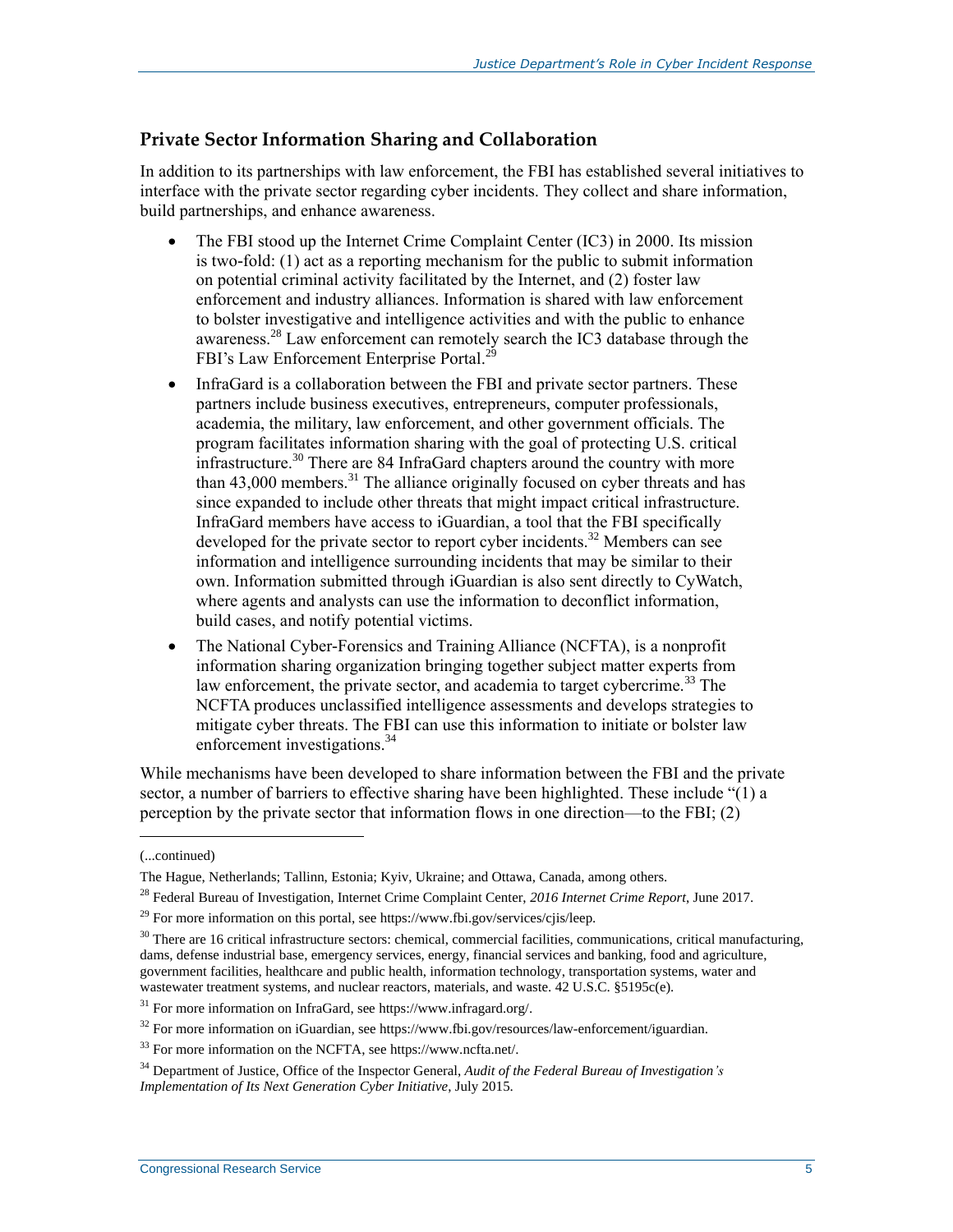information, when provided by the FBI, is often not useful because it lacks context or is outdated; and (3) private sector concerns regarding how the FBI will use the information that is shared.<sup>355</sup> With respect to the concern about unidirectional information flow, some of the information becomes part of ongoing investigations and is thus marked as law enforcement sensitive or otherwise classified, which prevents its sharing. The FBI has developed two unclassified products that it *can* share with private sector partners: (1) FBI Liaison Alert System Reports with technical indicators and information private entities can use to bolster protection for their networks, and (2) Private Industry Notification Reports with contextual information on current threats posed by cyber criminals.<sup>36</sup> Some private sector entities have noted that the information they receive from the FBI might not actually be current, and is instead outdated or lacking substance. When the FBI receives information on cyber threats, it may take time to scrub sensitive or classified information from reports that it can share with its private sector partners. In a similar vein, private entities may be reluctant to share information with the FBI out of concerns surrounding how the FBI may handle—or potentially release—proprietary information and personally identifiable information from companies' records.<sup>37</sup> The FBI has noted that, even after a breach, a majority of private sector partners do not automatically engage federal investigators and instead turn to private firms for attribution and remediation.<sup>38</sup> For instance, the Democratic National Committee retained a firm named CrowdStrike to secure its network when it discovered a breach—attributed to the Russian government—in the spring of 2016.<sup>39</sup> The FBI has been encouraging private companies and organizations to reach out directly to law enforcement to help investigate, attribute, and mitigate breaches.

Congress has, for some time, shown an interest in cyber information sharing; in the context of examining the FBI's response to cyber threats, policymakers may specifically look into information sharing between the private sector and federal law enforcement. They may debate whether Congress can or should help reduce barriers to information sharing. While some have noted potential benefits of increased information sharing, there have also been concerns that such sharing—specifically in the direction of public to private—could potentially compromise law enforcement investigations and national security. $40$ 

#### **Cyber Workforce**

In addressing the cyber threat, the FBI faces challenges in both recruiting and retaining an appropriate cyber workforce.<sup>41</sup> On the recruitment side, former FBI Director James Comey noted that it can be challenging to find agents with integrity, fitness, intelligence, *and* specialized cyber knowledge. One solution might be rethinking whether there should be multiple classes of agents

<sup>35</sup> Department of Justice, Office of the Inspector General, *Audit of the Federal Bureau of Investigation's Implementation of Its Next Generation Cyber Initiative*, July 2015, p. 19.

<sup>36</sup> Ibid.

<sup>37</sup> Ibid.

<sup>38</sup> Federal Bureau of Investigation, *The FBI and Cyber Crime: New Perspectives, New Partnerships, and New Ways of Doing Business*, March 29, 2017.

<sup>39</sup> Ellen Nakashima, "Russian Government Hackers Penetrated DNC, Stole Opposition Research on Trump," *The Washington Post*, June 14, 2016. For more information on the attribution, see Schneier on Security, *Attributing the DNC Hacks to Russia*, January 9, 2017; as well as Laura Hautala, "How US Cybersleuths Decided Russia Hacked the DNC," *CNet*, May 3, 2017.

<sup>40</sup> For more information on the broad issue of cyber information sharing, see CRS Report R43941, *Cybersecurity and Information Sharing: Legal Challenges and Solutions*.

<sup>41</sup> Federal Bureau of Investigation, *The FBI and Cyber Crime: New Perspectives, New Partnerships, and New Ways of Doing Business*, March 29, 2017.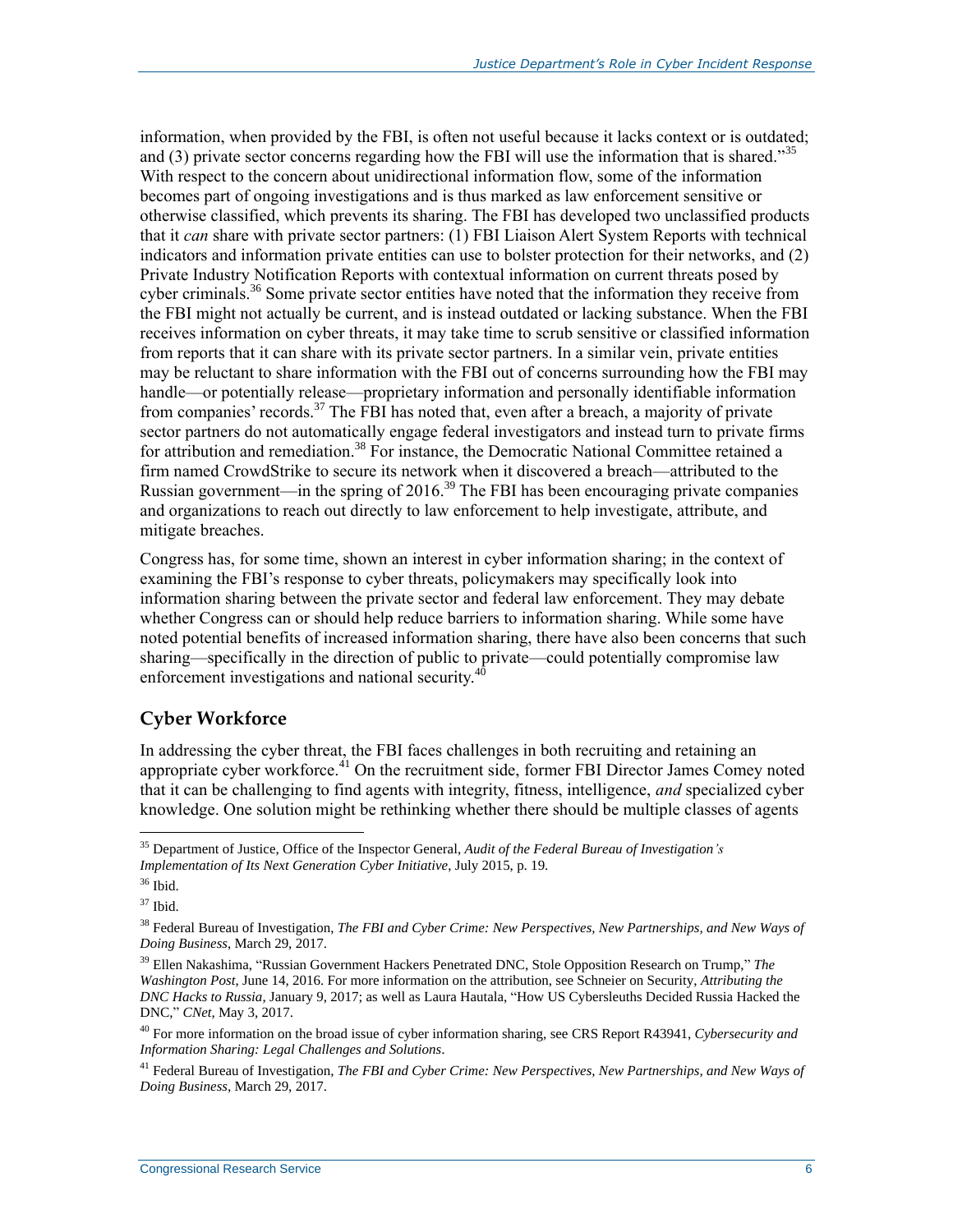recruited to work on cyber cases. For instance, some of these individuals might have specialized knowledge but do not need to carry a firearm. Another option that has been floated involves easing the current requirement that agents who leave the FBI and wish to return after two years or more must go through the FBI's training academy again. <sup>42</sup> Policymakers may consider how such changes to the hiring structure could impact the FBI's budgetary resources needed for hiring, training, and retaining cyber-focused agents. Of note, for FY2018 the Administration requested an additional \$41.5 million and 36 positions—including 20 agents—to bolster the FBI's cyber program.<sup>43</sup> This would be in addition to the \$328.3 million and 1,651 positions (881 agents) currently allocated.

On the retention side, DOJ's Inspector General recommended that the FBI, among other things, "evaluate the effectiveness of the step-by-step training course for FBI agents on how to investigate national security intrusion cases; reconsider the rotation policy for cyber agents and ensure that agents skilled and experienced in cyber intrusions are available to FBI field offices; and consider developing regional hubs with agents that are experts in investigating national security intrusions.<sup>344</sup> The FBI has evolved its strategy on assigning computer-intrusion cases. These cases are now assigned to the field office that has demonstrated the greatest strength in investigating a particular type of intrusion, rather than to the field office in the area where the intrusion occurred. <sup>45</sup> The bureau has noted this fosters competition between field offices to bolster agents' knowledge and skills.

The FBI has a multifaceted cyber training program for agents, and this training has been revised based on results of an internal survey the bureau conducted on it. <sup>46</sup> FBI cyber training includes (1) a High Technology Environment Training initiative to bolster the technical skills and technological knowledge of the full FBI workforce,  $(2)$  SANS Institute<sup>47</sup> training courses for cyber personnel, and (3) opportunities for certain personnel to earn a Master of Science degree in information technology.<sup>48</sup>

#### **Technology and Investigations**

FBI investigators seek to use every tool in their cyber investigative toolkit to combat a range of threats and attribute activities to specific threat actors. One concern in this domain has been whether investigators' capabilities may be outpaced by the speed of technological change, a phenomenon that the FBI has termed "going dark."<sup>49</sup> Factors influencing law enforcement's ability to obtain information, and thus contributing to the going dark debate, include strong, endto-end encryption; provider limits on data retention; bounds on companies' technological

 $42$  Ibid.

<sup>43</sup> See the Department of Justice, Federal Bureau of Investigation, *FY2018 Authorization and Budget Request to Congress*, 2017. The FBI has also requested funding for programs that are cyber-related, such as for combatting foreign intelligence and insider threats as well as for its going dark initiative.

<sup>44</sup> Department of Justice, Office of the Inspector General, *Audit of the Federal Bureau of Investigation's Implementation of Its Next Generation Cyber Initiative*, July 2015, p. ii.

<sup>45</sup> Federal Bureau of Investigation, *The FBI and Cyber Crime: New Perspectives, New Partnerships, and New Ways of Doing Business*, March 29, 2017.

<sup>46</sup> Department of Justice, Office of the Inspector General, *Audit of the Federal Bureau of Investigation's Implementation of Its Next Generation Cyber Initiative*, July 2015.

 $47$  The SANS Institute is a private entity that offers cyber security and information security training.

<sup>48</sup> Department of Justice, Office of the Inspector General, *Audit of the Federal Bureau of Investigation's Cyber Threat Prioritization*, July 2016.

<sup>49</sup> For more information on going dark, see CRS Report R44481, *Encryption and the "Going Dark" Debate*.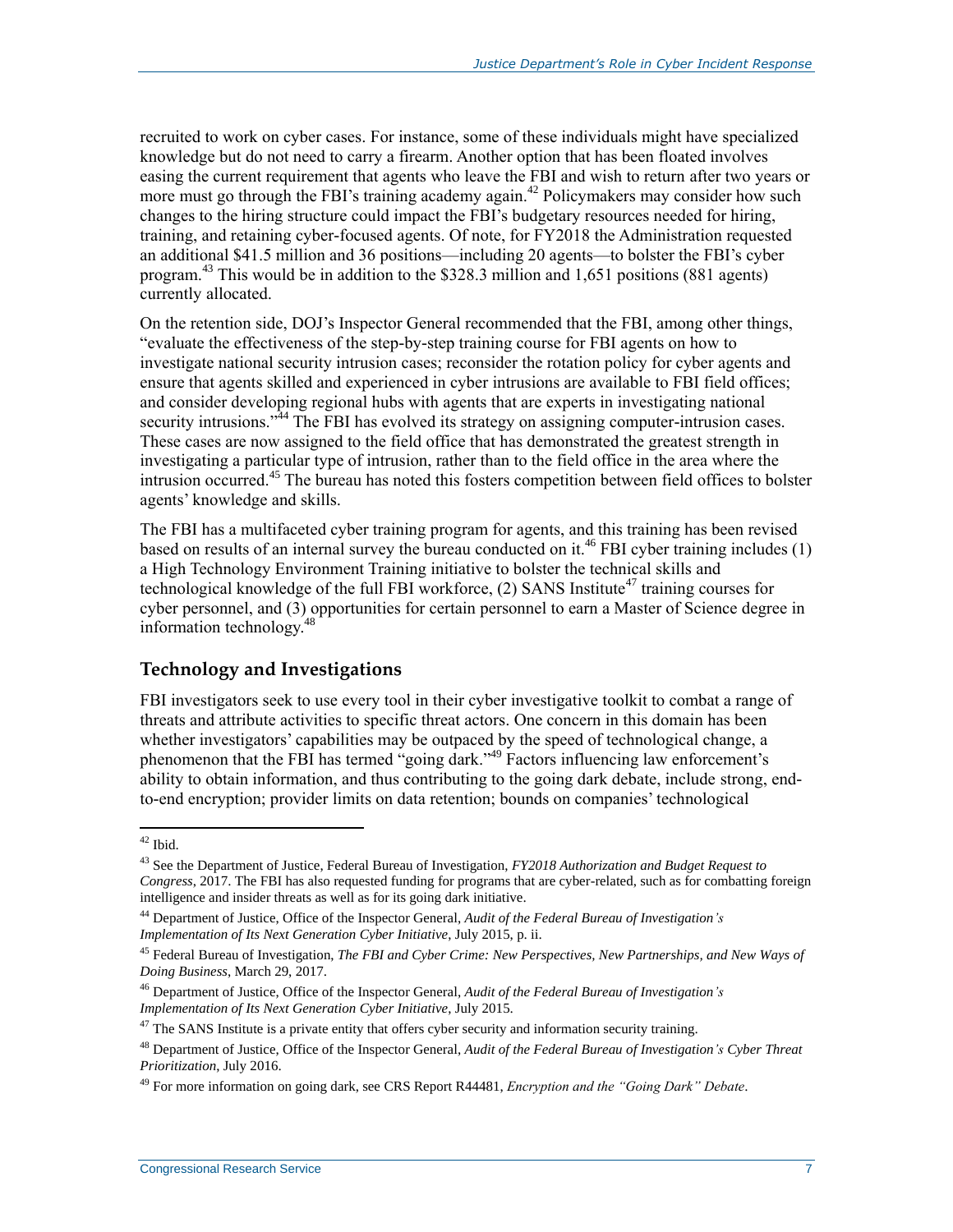capabilities to produce specific data points for law enforcement; tools facilitating anonymity online; and a landscape of mixed wireless, cellular, and other networks through which individuals and information are constantly passing. A central element in the public discourse on going dark is end-to-end, or what investigators have called "warrant proof," encryption.<sup>50</sup> Notably, law enforcement supports strong encryption to protect networks, devices, and information. However, they note that malicious actors also exploit the widespread use of strongly encrypted communications and devices. Experts have generally recommended that the FBI deploy resources to strengthen its investigative competencies—rather than asking technology companies to build exploitable weaknesses or "backdoors" into their products—so that it can best respond to cyber and other threats.<sup>51</sup>

It appears that lawmakers and officials are still deciding how best to simultaneously protect the privacy of encrypted devices and communications as well as support legitimate law enforcement  $\alpha$  access. In the  $114^{\text{th}}$  Congress, for instance, members of the House Judiciary Committee and Energy and Commerce Committee established an Encryption Working Group to "identify potential solutions that preserve the benefits of strong encryption—including the protection of Americans' privacy and information security—while also ensuring law enforcement has the tools needed to keep us safe and prevent crime." $52$  Four points from the working group's year-end report may contribute to policy discussions in the  $115<sup>th</sup>$  Congress: (1) any measure that weakens encryption would work against the nation's security interests, (2) encryption technology is widely used and increasingly available worldwide, (3) there is no one-size-fits-all solution to the encryption and going dark challenge, and (4) Congress should promote cooperation between the law enforcement and technology communities.<sup>53</sup>

### **FBI Cyber Threat Prioritization**

Relating to the FBI's work in combating and responding to cyber threats, one question policymakers may have is how the bureau *prioritizes* cyber threats. The FBI conducts an annual Threat Review and Prioritization (TRP) to delineate the top threats—cyber and other—and direct resource allocation. Within the broader threat prioritization framework, DOJ's Office of the Inspector General looked specifically at the FBI's prioritization of cyber threats from FY2014- FY2016.<sup>54</sup> The OIG's report made two recommendations:

 The FBI should use an "algorithmic, data-driven, and objective methodology" to identify and prioritize cyber threats.<sup>55</sup> This recommendation is based on the OIG's findings that the TRP criteria are subjective and open to interpretation.

<sup>&</sup>lt;sup>50</sup> Warrant-proof communications are those where only the end user has access and thus may hinder a lawful court order or search warrant. See Andrea Peterson, "The Government and Privacy Advocates Can't Agree on What 'Strong' Encryption Even Means," *The Washington Post*, October 7, 2015; Herb Lin, "The Rhetoric of the Encryption Debate," *Lawfare*, October 12, 2015.

<sup>51</sup> See, for example, testimony by Susan Landau before U.S. Congress, House Committee on the Judiciary, *The Encryption Tightrope: Balancing Americans' Security and Privacy*, 114th Cong., 2nd sess., March 1, 2016.

<sup>&</sup>lt;sup>52</sup> House Judiciary Committee, "Goodlatte, Conyers, Upton, and Pallone Announce Bipartisan Encryption Working Group," press release, March 21, 2016.

<sup>53</sup> House Judiciary Committee and House Energy and Commerce Committee, Encryption Working Group, *Encryption Working Group Year-End Report*, December 20, 2016.

<sup>54</sup> Department of Justice, Office of the Inspector General, *Audit of the Federal Bureau of Investigation's Cyber Threat Prioritization*, July 2016.

 $55$  Ibid., p. 17.